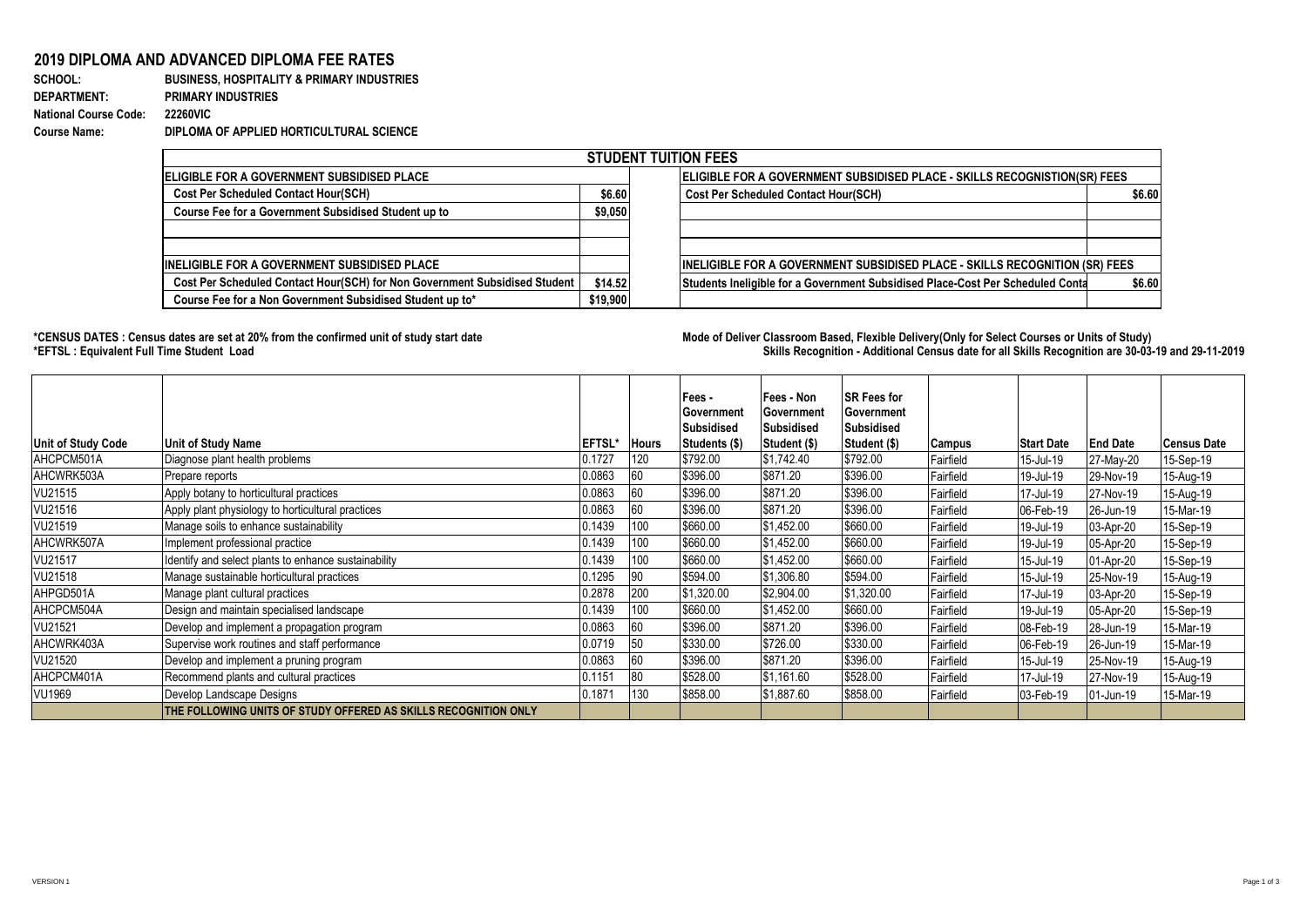|                           |                                                          |                |              | Fees -        | Fees - Non        | <b>ISR Fees for</b> |               |                   |                 |                    |
|---------------------------|----------------------------------------------------------|----------------|--------------|---------------|-------------------|---------------------|---------------|-------------------|-----------------|--------------------|
|                           |                                                          |                |              | Government    | <b>Government</b> | <b>IGovernment</b>  |               |                   |                 |                    |
|                           |                                                          |                |              | Subsidised    | Subsidised        | Subsidised          |               |                   |                 |                    |
| <b>Unit of Study Code</b> | Unit of Study Name                                       | <b>IEFTSL*</b> | <b>Hours</b> | Students (\$) | Student (\$)      | Student (\$)        | <b>Campus</b> | <b>Start Date</b> | <b>End Date</b> | <b>Census Date</b> |
| VU21523                   | Plan, establish and maintain lawns and lawn alternatives | 0.0863         |              | \$396.00      | \$871.20          | \$396.00            | Fairfield     | 04-Feb-19         | 30-Nov-19       | 15-Apr-19          |